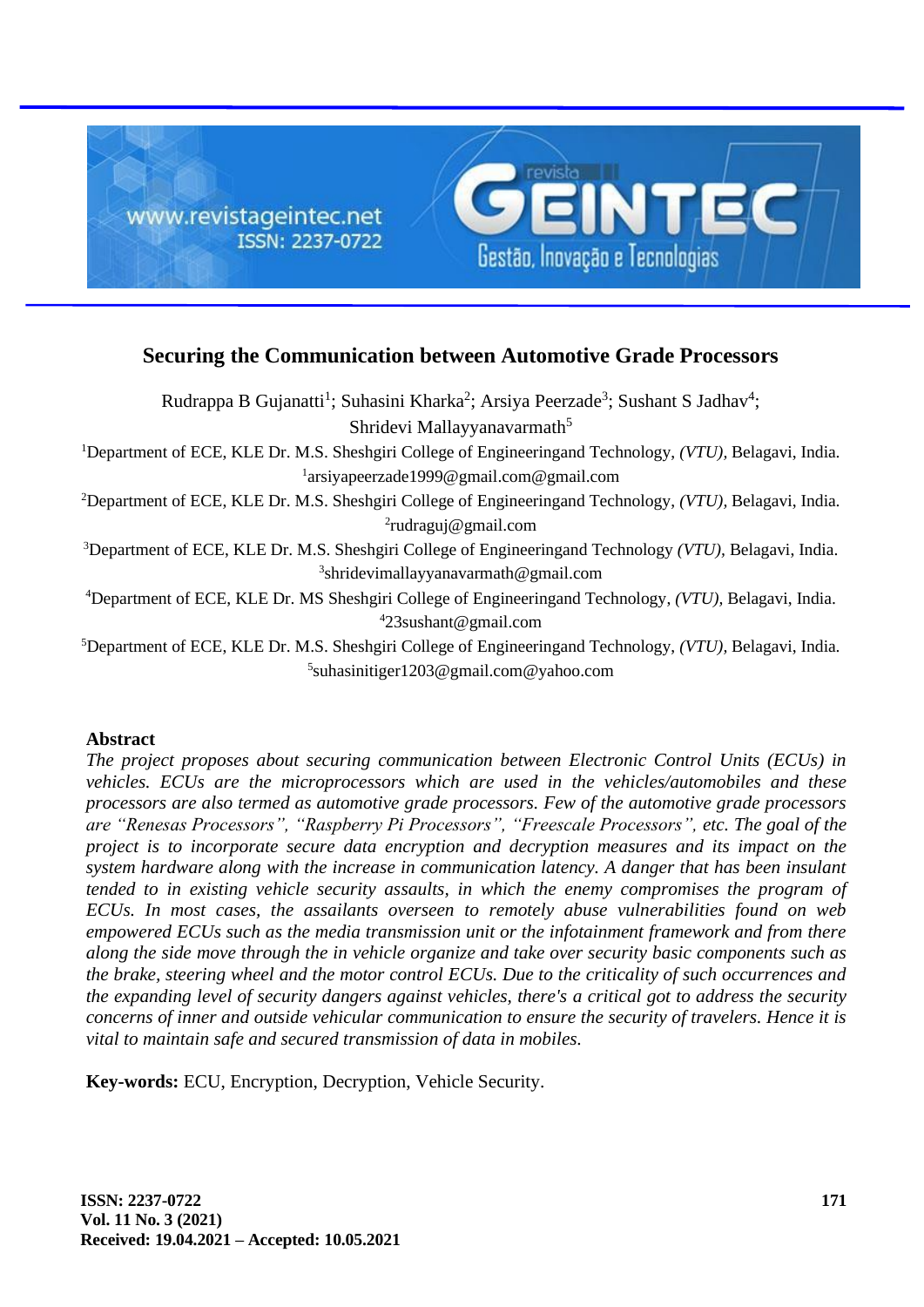## **1. Introduction**

Automobiles were never broader and more comprehensive composed of machine systems with inadequate electrical control operations. In terms of consumer experiences and experience, technology innovations in electronics have led to the growth of the automotive industries in general enhancing the overall driving dynamics of a vehicle and vital operations. Electronic Control Units are digital assets that are connected to on-board systems (ECUs). As they work in collaboration with one another, they must interact their state of the system to one another. Rather than using specialized signal wires for exchanging information, which could involve a lot of electrical connections and skills for the benefit of the technology company, the automotive industry has shifted to data communication.

Different communications buses connect the vehicle ECUs internally. As a result, if any of the other ECUs is compromised, the assailant will be able to receive and manipulate data from other important ECUs. The key reason for this is the inadequacy of confidential information. Furthermore, communication systems seem to be more highly susceptible when data security and credibility are lacking. It has recently been demonstrated that if an assailant can take control of a vehicle by utilizing CIA's inadequacy (Confidentiality, integrity and Authenticity). Furthermore, if a significant ECU is jeopardized, an assailant could even reconfigure the encrypted data.

### **Symmetric Key Cryptography**

A symmetric cryptosystem encrypts and transmits data using only one key. The secret key is the key which is used for encryption and decryption, and is only regarded by those who are approved to use it. The encrypted message is sent over without any unencrypted passwords attached in a cryptographic system. To specify few of the advantages of this method are that the system operates at higher speed, less time consumption; this is because it makes use of only single key for encryption and decryption. Few examples of symmetric cryptography are "Caesar CIpher", "Hill Cipher", "Data Encryption Standard", etc.

#### **Asymmetric Key Cryptography**

Asymmetric cryptography also known as public-key cryptography, could be a handle that employments a combine of related keys one is open key and one private key which is used to scramble and decode a message and ensure it from unauthorized access or utilize. A open key could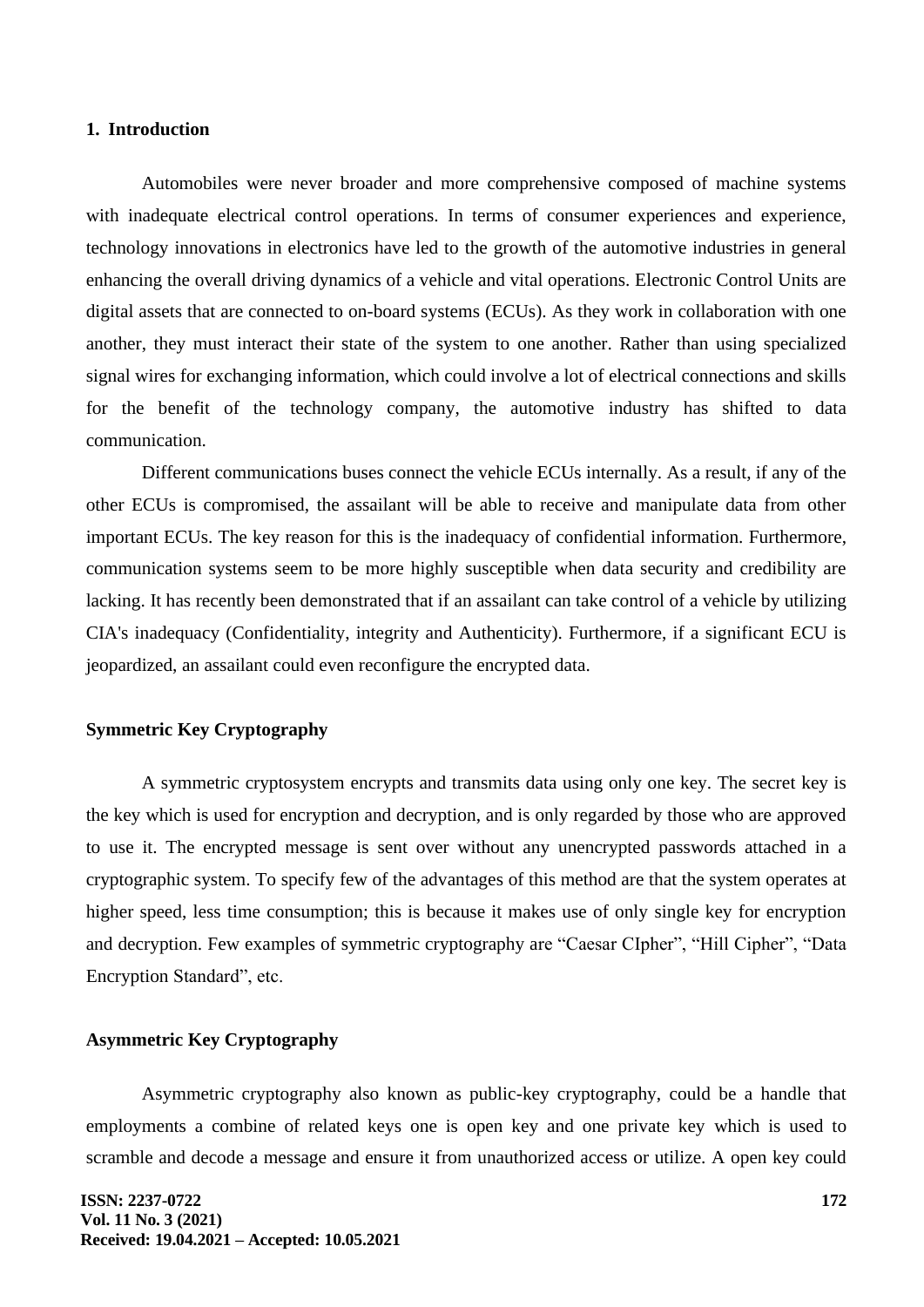be a cryptographic key that can be utilized by any individual to scramble a message so that it can as it were be deciphered by the expecting beneficiary with their private key. A private key is known as a mystery key is shared as it were with key's initiator. The system which makes use of this method may consume more amount of time for its execution and also it may affect the speed of execution. These methods are slighter complex as compared to the symmetric methods. Few examples of asymmetric cryptography methods are "RSA", "Elliptic Curve Cryptography", etc.

When ever we need to decide on which type of cryptography method that has to be used for securing the communication between the ECUs which are the automotive grade processors we need to consider following factors.

- Memory space requirement.
- Power consumption.
- Execution speed.
- Intra/inter vehicle security.

Above factors become important as the different automotive grade processors have different factors associated with them in terms of memory availability, power consumption limitations, and execution speed limitations.

### **2. Literature Survey**

M. Han et al [1] proposed that ECU gets a control of a component for an Intelligent Control Vehicle(ICV) which is designed to archive the quality disconnected among all the ECUs.The results are appeared as the normal memory utilization with 120 ECUs and 100 messages is underneath 40 Mb. In this future work, ICV will confront driveless situation.

M.S.U. Al et al [2] published a paper work stating the utilization of symmetric key cryptography and elliptic curve based open key encryption for guaranteeing keenness and realness. In case a Mother ECU comes up with no work or an foe compromises the get to control of a Mother ECU at that point the communication of that space can be impended. Future scope recommended is to integrate Interruption Location Framework in Mother ECUs, Every information is scrambled and marked with advanced signature. As a result, the measure of data has extended and it needs more transmission capacity.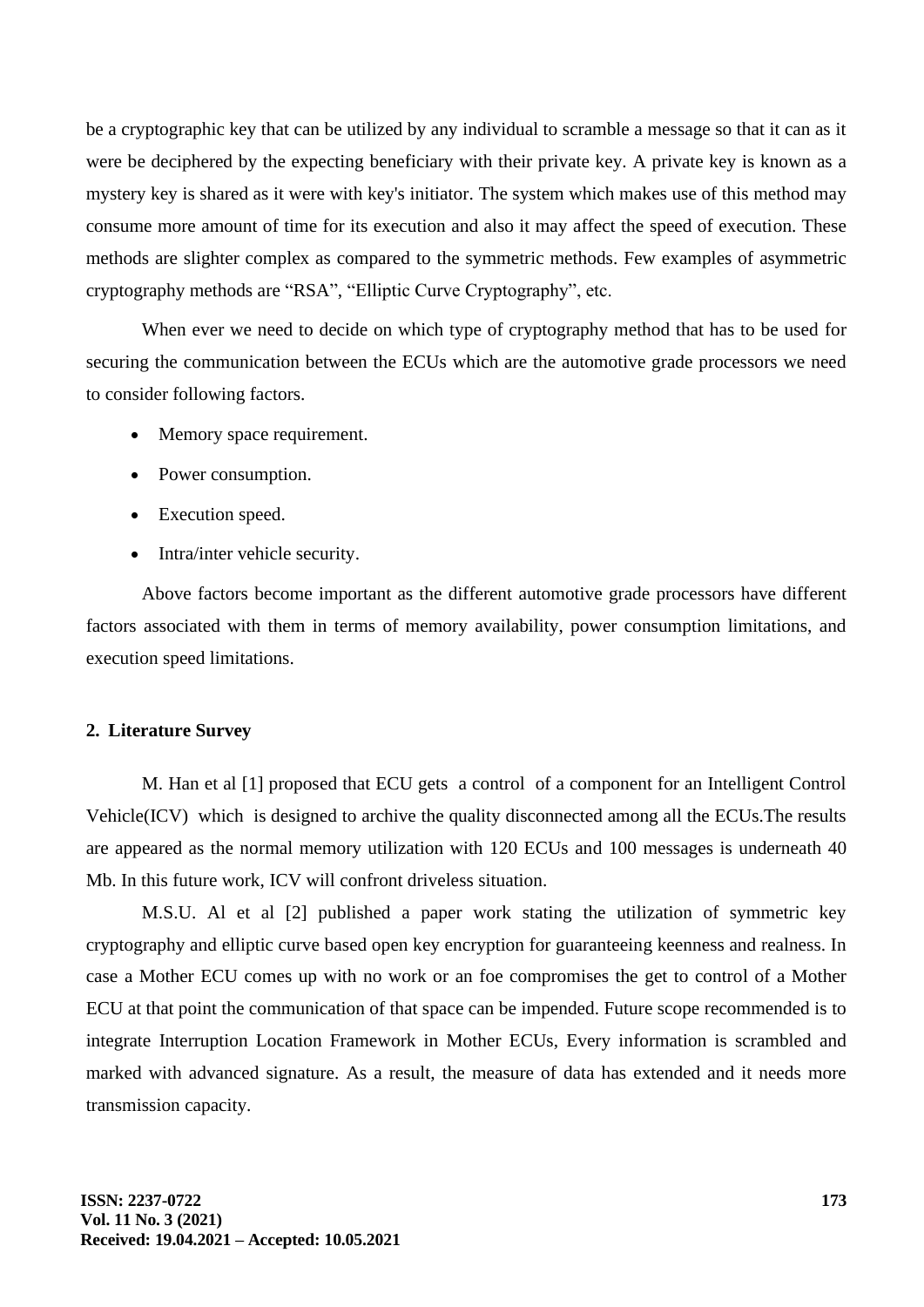F. Kohnhäuser, et al [3] proposed a paper predicting approximately two diverse authentication procedures that empowers the straightforward ECUs such as essential sensors, more complex ECUs like sender combination systems. The utilization of authentication conspire is based on excellent car organize that consolidates CAN and Ethernet. It lacks security highlights that can be found in typical car equipment such as lockstep mode, Ecc memory. Long-term improvement can be an approach that as it were the ace ought to guarantee that all the security basic ECUs are in believe commendable computer program state, at that point the ace permits the vehicle motor to dispatch, this way The security of the vehicle is expected to be negatively affected by ECUs.

Ali Shuja Siddiqui et al[4] published a paper portraying information security dangers in car, display a equipment based security system that gives genuine time for the usage of lightweight cryptographic primitives which proposes a hardware-based confirmation protocol for secure communication. In case if there's any damaged portion within the equipment at that point the total framework may collapse. It is focused on equipment based security arrangement for the asset limitations and time basic applications are practical for the car industry.

A.S. Siddiqui et al [5] proposed a work on a equipment based secure and trusted system that executes lightweight PUF based common verification and secure encryption over the unreliable communication channel. It fizzled to execute communication over CAN transport in inter-vehicle arrange interfacing ECUs. The future work can be the proposed equipment based security improved system can be coordinates with existing asset implanted gadgets with genuine time reaction prerequisites.

S. Woo et al [6] published a paper on the demonstration of a practical remote assault utilizing real vehicle in a associated car environment in which a driver's smartphone is associated to the invehicle CAN. In remote areas this technique cannot be used because it uses CAN which requires internet. Plan the progress the execution security convention through an assessment based on both Secure ECU and CANoe.

I. Studnia et al [7] proposed the diverse conventions being utilized within the implanted systems of current vehicles. At that point examine the potential threats targeting the systems conjointly depicts how the attackers' openings can be improved by the modern communication capacities of advanced cars. Lack of security mechanisms in the current automotive network architecture. In this paper there's need of existing security component within the current car arrange design has become a serious issue with the expansion of remote communication capacities to the present day cars.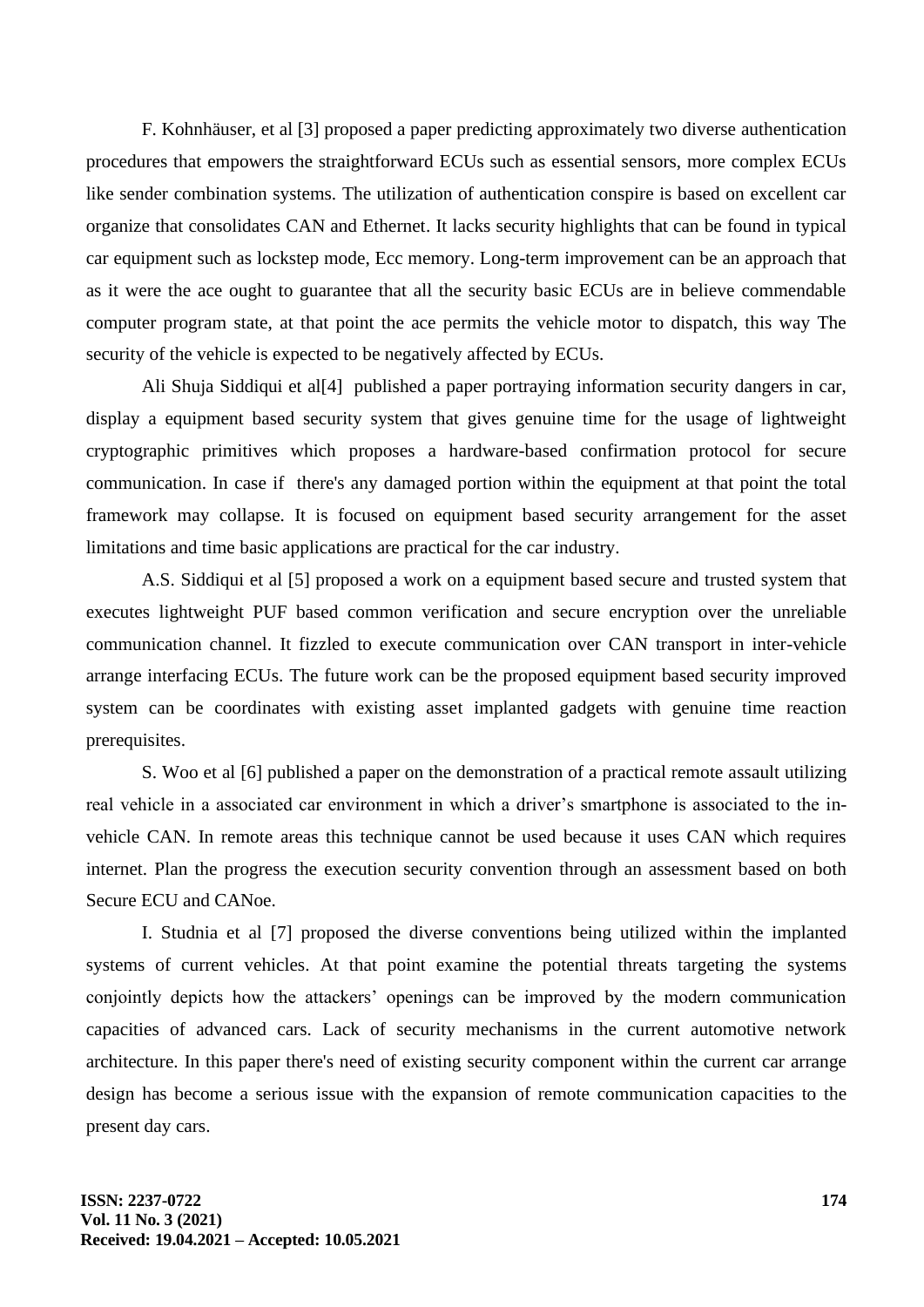## **3. Methodology**



Fig. 1- Block Diagram Representing Inter and Intra Vehicle Communication

Above Fig. 1 shows the possible communication between inter and intra vehicle.

# **Intra Vehicle Communication**

ECU1 and ECU2 which are present within vehicle1 gives rise to intra vehicle communication which is achieved with the help of communication buses. ECU1 connected to bus can read or send to ECU2 and vice versa. With this there comes the aspect of security. If an assailant can breach either of the ECUs, the assailant would also be able to retrieve and modify data of other essential ECUs. If an assailant can breach either of the ECUs, the assailant would also be able to retrieve and modify data of other essential ECUs.

## **Inter Vehicle Communication**

In inter vehicle communication, there are two vehicles involved in the communication as shown in Fig. 1. ECU1 and ECU2 of Vehicle 1 can communicate with ECU3 of vehicle2 and vice versa. If one of the ECUs is compromised, the compromised ECU can monitor the other ECUs. As a result, the security is increased.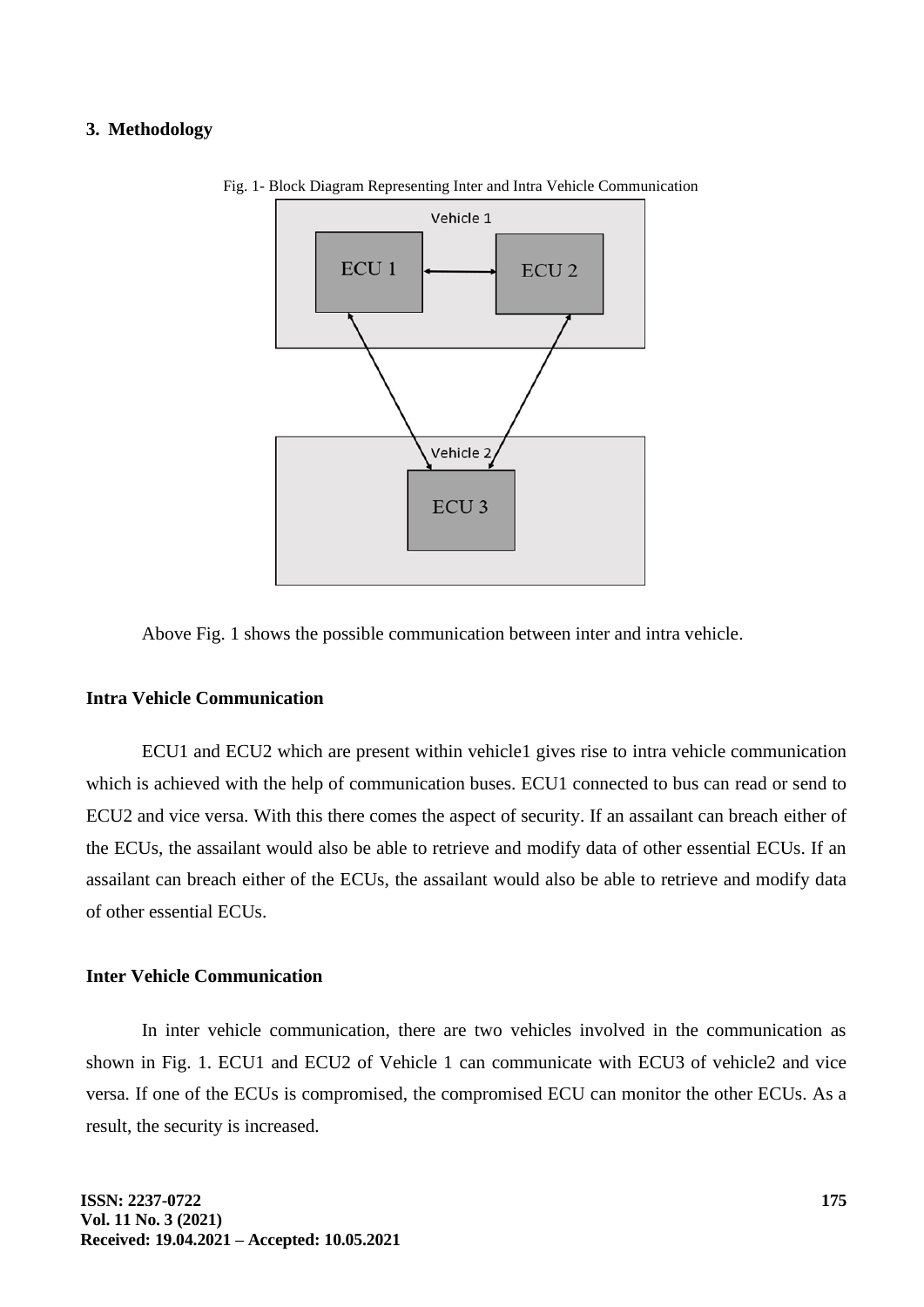



The communication between ECUX and ECUY needs to the encrypted to avoid the ECUs being compromised by the intruder who wants to hack the ECU and take control of various operations of the vehicle. From the transmitting ECU the message needs to be encrypted either using symmetric or asymmetric cryptography method. While choosing the method we need to consider the factors mentioned above in section I. Decision of the method is again based on the criticality of the messages that are to be encrypted, for example, if the message is pertaining to life critical operations such as steering control, power brake, etc., then such encryption method chosen should be such that it should provide more security to the messages exchanged and at the same time they should be decrypted as soon as possible. At the receiver ECU these aspects play a vital role.

When the transmitting ECU sends the encrypted message to the receiving ECU the intruder may attempt to access the encrypted message. The main intention of the intruder is to gain access to the original message in the process of which intruder tries to understand the key used for communication. Our encryption should be such that the intruder should not be able to guess the key used for encryption and decryption by use of frequency analysis, or birthday attack, etc. Here we propose to use symmetric encryption methods for critical application which need quick response or necessary action to be taken by the receiving ECU as it will consume less amount of time for its decryption and consumes less power. For other non-critical applications, we can look forward for using symmetric or asymmetric methods for encryption. Here we propose to use multiple encryption algorithms to provide more security to the communication between the ECUs. Apart from the securing the messages we need to look at the integrity if the messages that being exchanged between the ECUs and also look for authenticity of the messages.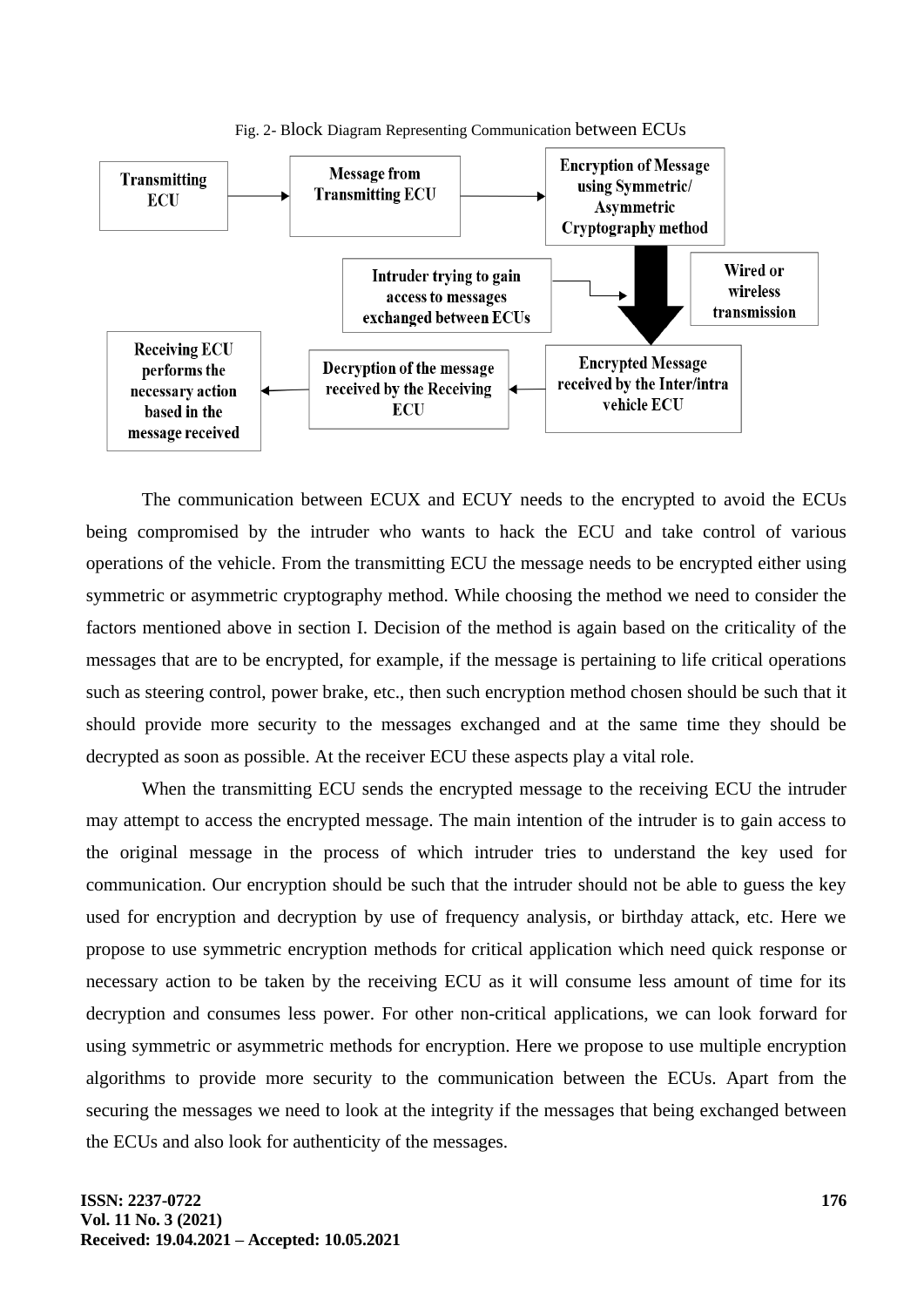In the proposed system we look forward to implements the security aspect for communication between the ECUs and also look forward for the authentication of the messages to keep check on whether the message was sent by an authentic ECU or whether it was sent by compromised ECU.

To measure the system performance we look forward to use the metrics such as timing analysis, memory analysis and power consumption details for a the encryption and decryption methods proposed to be used in the given framework.

# **4. Conclusion**

The project propose to use a secure framework for encryption and decryption of the messages that will be exchanged between the ECU for communication. Within the plot, a trusted ace ECU confirms the computer program keenness of all safety -basic ECUs within the vehicle. Tests is to display confidentiality, integrity, authenticity. The observing of the ECU information guarantees the security of the information. Filtering a non-compromised ECU from a compromised ECU is more difficult with secure in-vehicle communications. As a future scope the implementation will look forward for keeping track of the compromised ECUs and the method by which the ECUs were compromised which will help to enhance the security aspects of the ECU communication. In expansion, the ensured ECU information can be utilized to analyze post-accident scenarios, driving behaviors, vehicle conditions, etc. The coordinate's watcher can screen the ECU information and create an alarm, in case the ECU information is conflicting.

#### **References**

M. Han, A. Wan, F. Zhang and S. Ma, "An Attribute-Isolated Secure Communication Architecture for Intelligent Connected Vehicles," *in IEEE Transactions on Intelligent Vehicles, 5*(4), 545-555, 2020, doi: 10.1109/TIV.2020.3027717

M.S.U. Alam, S. Iqbal, M. Zulkernine and C. Liem, "Securing Vehicle ECU Communications and Stored Data," ICC 2019 - 2019 *IEEE International Conference on Communications (ICC),* Shanghai, China, 2019, 1-6, doi: 10.1109/ICC.2019.8762043.

F. Kohnhäuser, D. Püllen and S. Katzenbeisser, "Ensuring the Safe and Secure Operation of Electronic Control Units in Road Vehicles," 2019 *IEEE Security and Privacy Workshops (SPW), San Francisco, CA, USA, 2019,* 126-131, doi: 10.1109/SPW.2019.00032

Ali Shuja Siddiqui, Yutian Gui, Jim Plusquellic, Fareena Saqib. "A Secure Communication Framework for ECUs", *Adv. Sci. Technol. Eng. Syst. J. 2*(3), 1307-1313 (2017). DOI: 10.25046/aj0203165